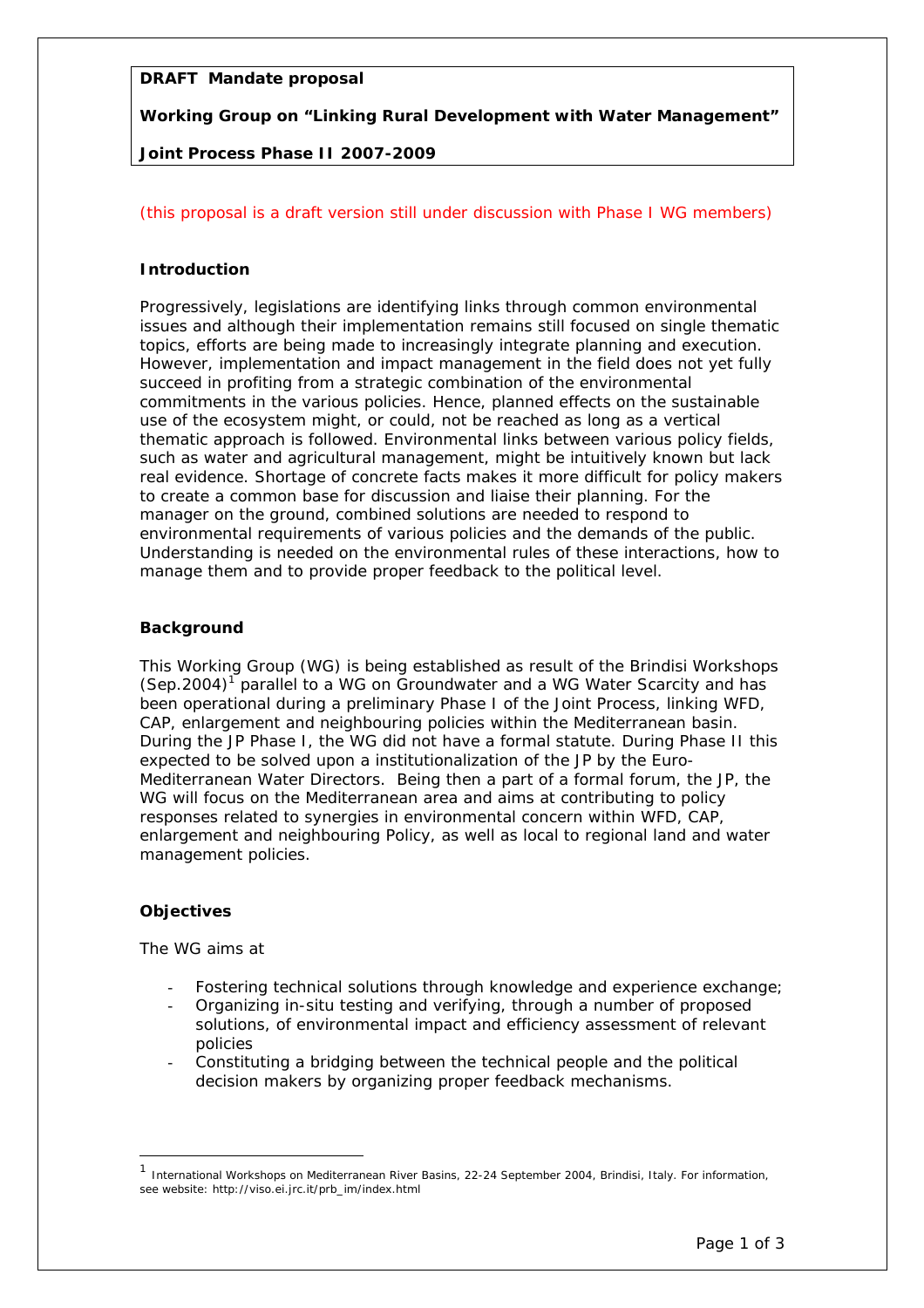# **Preliminary sample of 2007-2009 Activities**

- 1. Update structure and management of an electronic forum for knowledge exchange between the WG members and consecutively also with the wider public
	- $\triangleright$  To catalyze knowledge in view of better solutions
- 2. Continue and expand the observational network of watershed sites (Med PBs) for testing integrated impact assessment and management strategies. Local partners on voluntary basis undertake case studies and commit collaboration with all WG partners and timely sharing of results. ¾ Integrated research work
- 3. Follow-up of case studies undertaken in Phase I
	- $\triangleright$  More in-depth quantitative analysis and adapted monitoring systems
- 4. Provide guidelines on undertaking assessment analyis for compiling adapted programmes of measures in support of watershed based integrated policy for sustainable use of water and agricultural resources
	- $\triangleright$  To provide efficient quidance for implementing improved agricultural practices and water resources management practices
- 5. Provide support to Mediterranean wide initiatives through focused information based on case study strategies
- 6. Organize WG meetings and workshops

## **Final Output**

- Case studies illustrating strategies for policy driven integrated environmental impact assessment and testing of developed methodologies and approaches
- Guidelines for analysis and designing adapted programmes of measures in view of optimizing inter-policy synergies
- Workshop proceedings

## **Proposed Time table**

| Time (quarter)    | 2007 | 2008 | 2009 |
|-------------------|------|------|------|
| Tasks             |      |      |      |
| Electronic forum  |      |      |      |
| <b>WG Meeting</b> |      |      |      |
|                   |      |      |      |
|                   |      |      |      |
|                   |      |      |      |
| Workshop          |      |      |      |

#### **Membership**

This Working Group includes experts in agricultural management, Rural Development experts, water managers and experts in policies from EU and non-EU countries, technical experts in environmental and agricultural sciences and stakeholders. The group is open to all active participants committed to supporting the objectives and activities through concrete contributions.